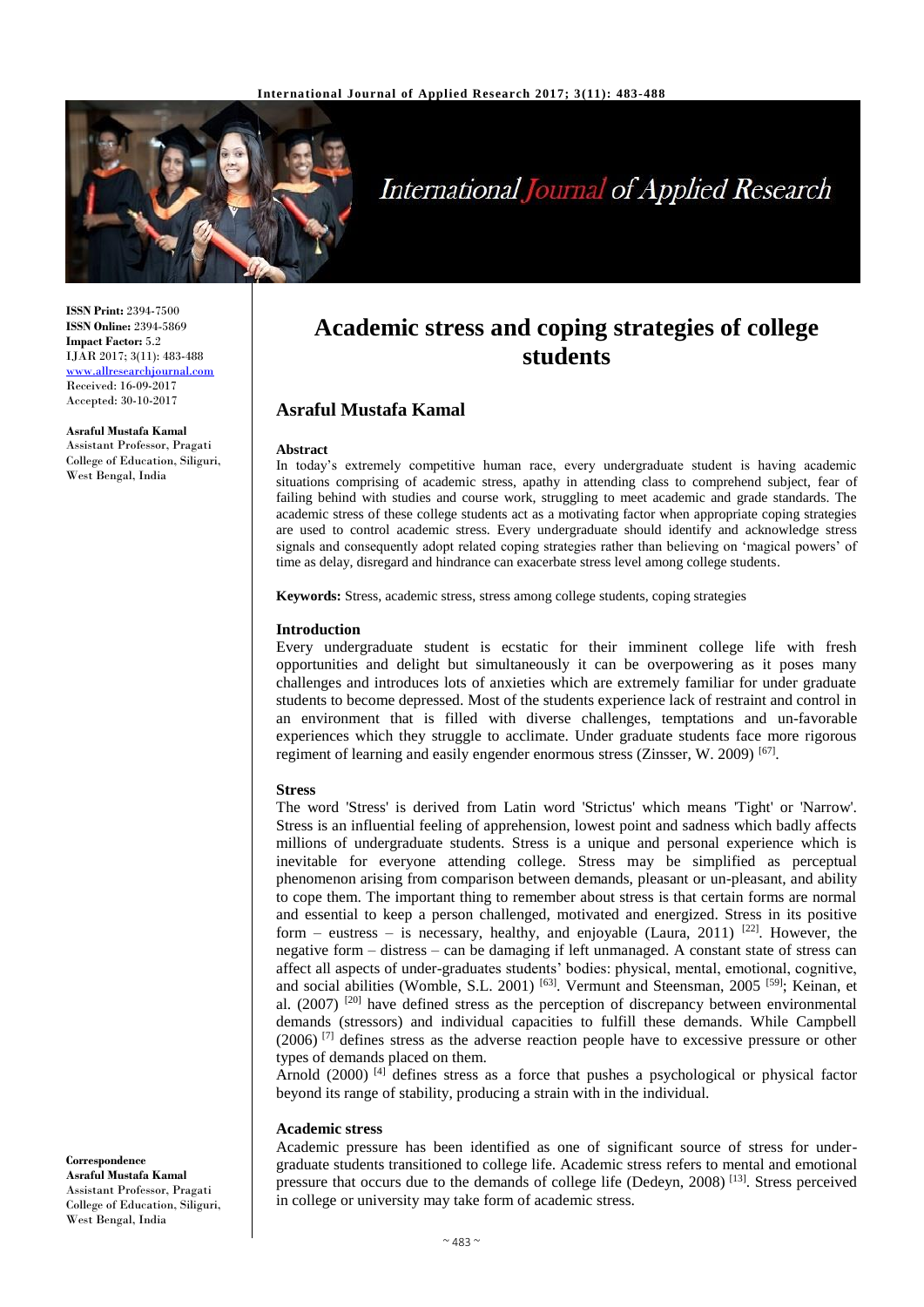Negative health outcomes, including depression and physical illness have been associated with academic stress (MacGeorge, Samter & Gillihan, 2005) [33] . A study commissioned by Grad Resources and conducted by sociologist, Woodberry, R. (2010)<sup>[64]</sup> indicated that the patterns of stress continue even today. Of the 675 students surveyed, 60% (63% of women) indicated that they need a greater "balance in life." 58% of women responding indicated a high potential for "burnout," listing it as a major concern. An additional element of this latest study also tells us that 85% of Hispanic students reported stress to be a major concern (compared to whites at 54%, African Americans at 47% and Asians at 44%). An alarming 43% of all graduate students surveyed indicated that their stress levels are "more than they can handle." Academic stress was identified in student respondents (n=20,507) as the leading impediment in proportion to academic performance for college students. The category stress (32.9%) out ranked other impediments to learning such as, sleep difficulties (25.4%), cold/flu/sore throat (24.8%), concern for friend or family (18.1%) and depression/anxiety disorders (15.5%) (Acha, 2007) [7] .

Stowell (2004)<sup>[48]</sup> "The term 'Examination Stress' should be reserved for situation in which a discrete exam is used as a stressor, whereas the term 'Academic Stress' is more appropriate to denote the prolonged academic pressures associated with exam periods".

#### **Sources of academic stress**

Under-graduate students confront academic stress in pursuit of their educational goals. When such experiences are perceived as negative, they can have an adverse effect on students' motivation and performance. Moreover, if prolonged and perceived as unmanageable, these experiences have been shown to elicit helplessness, depression, and stress thereby placing some students' academic futures in jeopardy. Following are some of the observed sources of Academic Stress:-

**Greater academic demands:** In Colleges, fellow students are more motivated, Lecturers are more demanding and environment is more competitive. These higher academic standards and expectations are even more evident in under under-graduate students as they are anticipated to be more sovereign. Against these academic demands and standards, under graduates students fall victim of stress (Chemers**,**  Martin, Garcia and Ben, 2001)<sup>[10]</sup>.

Grade Competition: Our education system is more designed to promote competition for grades and less designed to educate people. Consistent poor grades in examination can lead to disappointment and expulsion and therefore grade competition is considered as a dynamic factor of under-graduate student's stress level. Low grades will cause depression that can lead to absenteeism or feeling of hopelessness (Archer and Carroll, 2003)<sup>[33]</sup>.

**Work Load:** The workload of college is significantly more convoluted than high school and it comes with less handholding from parents and teachers. With exigent classes, intricate tests and other academic obstacles, coupled with the more self-governing nature of the college learning structure, many new and returning students find themselves studying long, hard hours resulting in stress (Scott, E. 2009) [50] .

**Social Stress:** While undergraduates face the most obvious social challenges that usually involve leaving one's entire support structure behind, creating a new social network, dealing with being away from home for the first time and finding less parental support, most students has to stumble upon social stress (Nowakowska, et al. 2001)<sup>[40]</sup>.

**Time Management:** Under graduate students generally fails to master large amount of contents in a small amount of time and this ineptitude leads to their stress. Having too much to do at one time leads to confusion, forgetfulness and feeling overwhelmed (Misra and Ranjita, 2000)<sup>[30]</sup>.

**Financial Responsibilities:** College is expensive. While some students enjoy financial help from their parents, many other struggle to balance a low paying job with already significant obligations. Students who make little money suffer from stress due to financial problems (Danielle, 2010) [12] .

**Environment:** The new environment will have new properties and the undergraduate students need to acclimatize themselves to new places, faces and schedule. Some students share increased level of melancholy and absent-mindedness within few weeks of their transition to new environment (Murray, et al. 2000)<sup>[35]</sup>.

**Extra- curricular Activities:** Colleges inflict pressure on under graduate students to indulge in extra-curricular activities such as sports, festival celebrations, band and participate in volunteer work. The presence of these on a student routine can go far beyond than their acceptance and causes stress (Hart, A.2009)<sup>[17]</sup>.

**Parental expectations:** Parents always want their children to thrive by outperforming others in college and earn good grades. Most of the parents doesn't weigh up & comprehend their children capabilities and judge against them with others which can lead to child frustration resulting stress (Saxena, R. 2011)<sup>[47]</sup>.

Peer Pressure: Under graduate students are under constant peer pressure to bounce classes & exams, experiment with drugs and pamper in immoral activities which can be distressed for students. Stress can be accumulated even when a person tries to resist peer pressure (Mary, et al. 2007) [24] .

**Continuous evaluation:** Under graduate students has to face continuous evaluation in terms of weekly, periodic & semester examination system imposing redundant burden on the students and their by resulting into stress among students (Ross, S. E., Niebling, B. C. and Heckert, T. M. 2000) [44] .

Low on motivation: Most of the under graduate students are less interested in college studies and related course work. Learning requires patience, skills, hard work and efficiency whereas student doesn't have motivation in learning and when enforced they feel distressed (Heller, et al. 2001)<sup>[16]</sup>.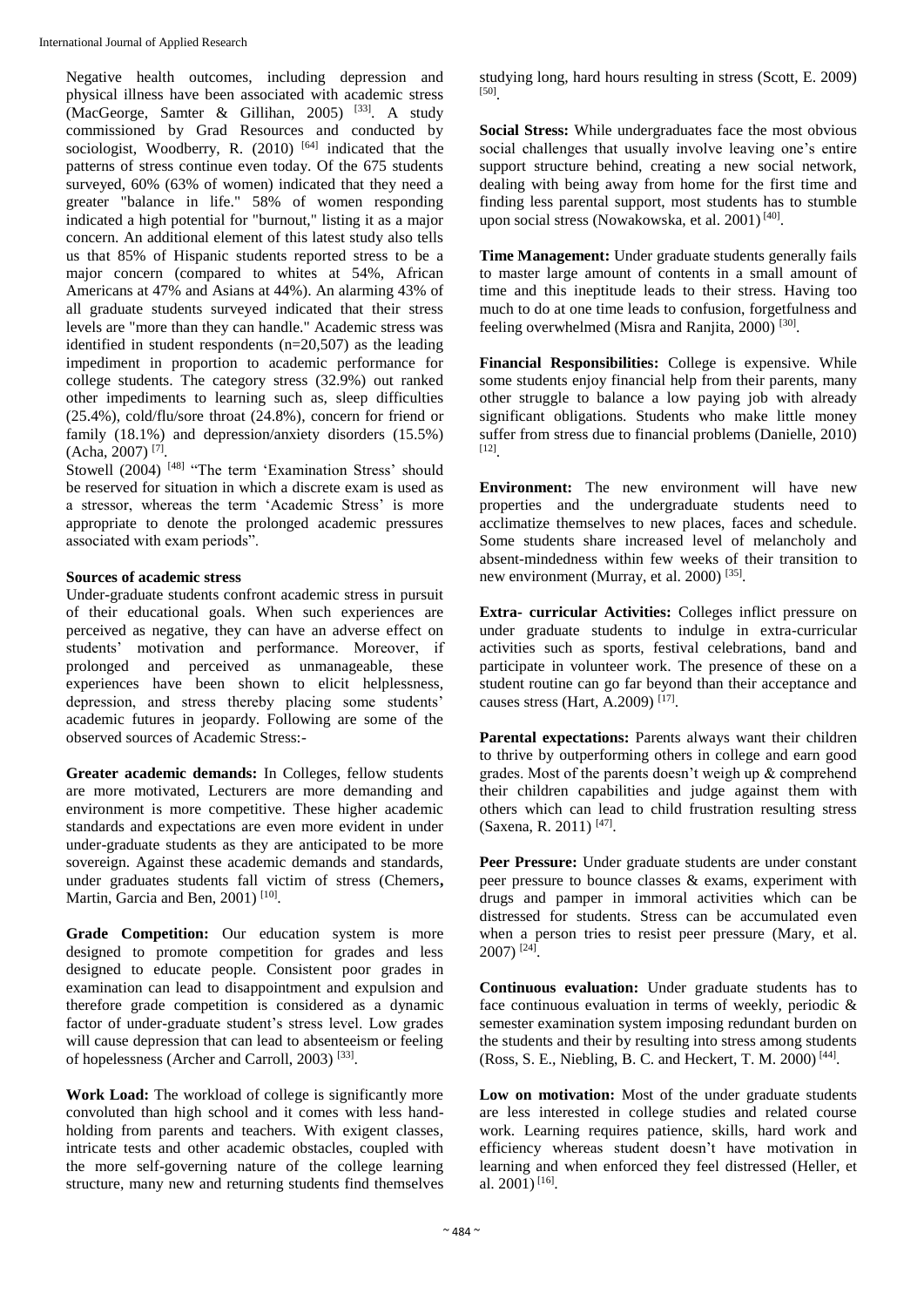**Other Stresses:** There are also numerous miscellaneous stresses that often found in under graduate students. Many students keep crazy hours from staying up late to study, getting up early for classes, and trying to cram in all the work and fun that can possibly fit. Often the logistics of living more independently-from laundry to car insurancecan cause stress.

#### **Identifying the symptoms**

There are certain indicators which signal that danger and traumatizing situations are arising. These symptoms can be classified into three categories:

- **1. Behavioral eg:** Short temperedness, Inhibited nature, Aggressive behavior and Self-medication
- **2. Physiological eg:** Headaches, Migraines, Stomach disorder and High-blood pressure
- **3. Psychological eg:** Apprehension, Nervousness, Low self-esteem and Forgetfulness

Identifying these symptoms is the procedure by which students acknowledge that there is a problem. The root cause analysis and allied remediation should be done if either of the symptoms is observed in the students (Hulstein, 2009) [18] .

By recognizing impact of academic environment and its oppressive nature in correlation of undergraduates personal traits such as perfectionism and their tendency to overachieve, thereby identifying physiological and cognitive symptoms that indicate emotional exhaustion, the under graduate students can learn effective coping strategies to stop the destructive cycle of burnouts.

#### **Coping strategies for academic stress**

Coping strategies always plays a fundamental role in the manner under graduate students deal with stressful academic events. The main objective is to scrutinize academic stress and approach an interrelated method to mitigate or purge it. Rather than finding and adopting a short term strategy to cope academic stress in under graduates we should build up a healthy & harmonic way to handle academic stress as disregard and hindrance can exacerbate stress levels among them. Some of the healthy coping strategies are:-

#### **Keep the goal visible and pragmatic**

The different studies and research on academic goals suggest that under graduates should set *SMART* goals as they will be more realistic to achieve and students will feel less stressed in the process of attaining them (Meyer and Paul, J. 2003)<sup>[36]</sup>. SMART is the acronym for:

```
S - Specific, M - Measurable, A - Attainable
```
 $R - Realistic$  T – Timely

#### **Reframe problems**

Try to view stressful situations from a more positive & extensive perspective and reframe the problematic situations rather than fuming as that will give an opportunity to pause, reorganize and improvise the situation and under graduates will feel less stressed if they re-surfaces in future (Seelig, 2012) [46] .

#### **Maintain healthy habits**

Under-graduates should maintain healthy habits (Balance diet, normal sleeping hours, meditations etc.) as that promises a life of vigor and vivacity and they are considered

as an important step in a stress management game plan for their academic life. (Scott, E. 2009)<sup>[50]</sup>.

#### **Don't stress about being stressed**

A stressed under graduate will feel like on the edge and everything is barely being held together at that point. The best way to handle stress is to not get more stressed about… being stressed. If you are stressed out, admit it and figure out how to handle it. Focusing on it will only make things seem worse (Lucier, 2011)<sup>[23]</sup>.

#### **Expand optimism**

"*What doesn't kill us makes us stronger*" When facing major academic challenges, try to look at them as opportunities for personal growth. If your own deprived choices contributed to a stressful situation, reflect on them and learn from your mistakes (Krypel, M.N. 2010)<sup>[21]</sup>.

#### **Administer your time efficiently**

Effective time management is just one of many ways to keep from succumbing to stress overload. Anticipate stressful events and their effects and plan accordingly to mitigate their actual impact. Under graduates can learn effective time management skills and carrying a daily planner to prioritize their work as that will give them a feeling of more organized & less frazzled student (Cherry, K. 2011)<sup>[11]</sup>.

# **Don't try to control the uncontrollable**

Many things in life are beyond our control-particularly the behavior of other people. Rather than stressing out over them, focus on the things you can control such as the way you choose to react to problems (Makin, 2011)<sup>[25]</sup>.

#### **Retrospect to past achievements**

When stress is getting you down, take a moment to reflect on all the things you appreciate in your life, including your own positive qualities and gifts. This simple strategy can help you keeping things in perspective (Bhatnagar, Mathur and Sharma, 2007)<sup>[6]</sup>.

#### **Develop Social network**

Undergraduates should accompany with blissful and flourishing people as their life's experience inspire & motivate others and students can learn quick and trusted methods to encounter stress by following them. Under graduates should learn to cultivate supportive friendships and expand their social circle so that they can lean on them when stressed (Staff, M. C. 2008)<sup>[49]</sup>.

#### **Face life with dignity**

Failure and disenchantment are relatively mild and shortlived such as the upheaval we feel during times of emotional collapse but they can be more serious and enduring, precipitated by any number of misfortunes-ill health, financial crisis, or the death of a loved one. Under graduates should demonstrate ability to marshal inner resources of strength and resilience by keeping their dignity intact (Wong, P.T.P. and Reker, G. T. 2005)<sup>[65]</sup>.

#### **Stop talking about your miseries**

Undergraduates should understand that they are not born to please others and live up to their expectations to the eternal. They should give up being perfect all the time and be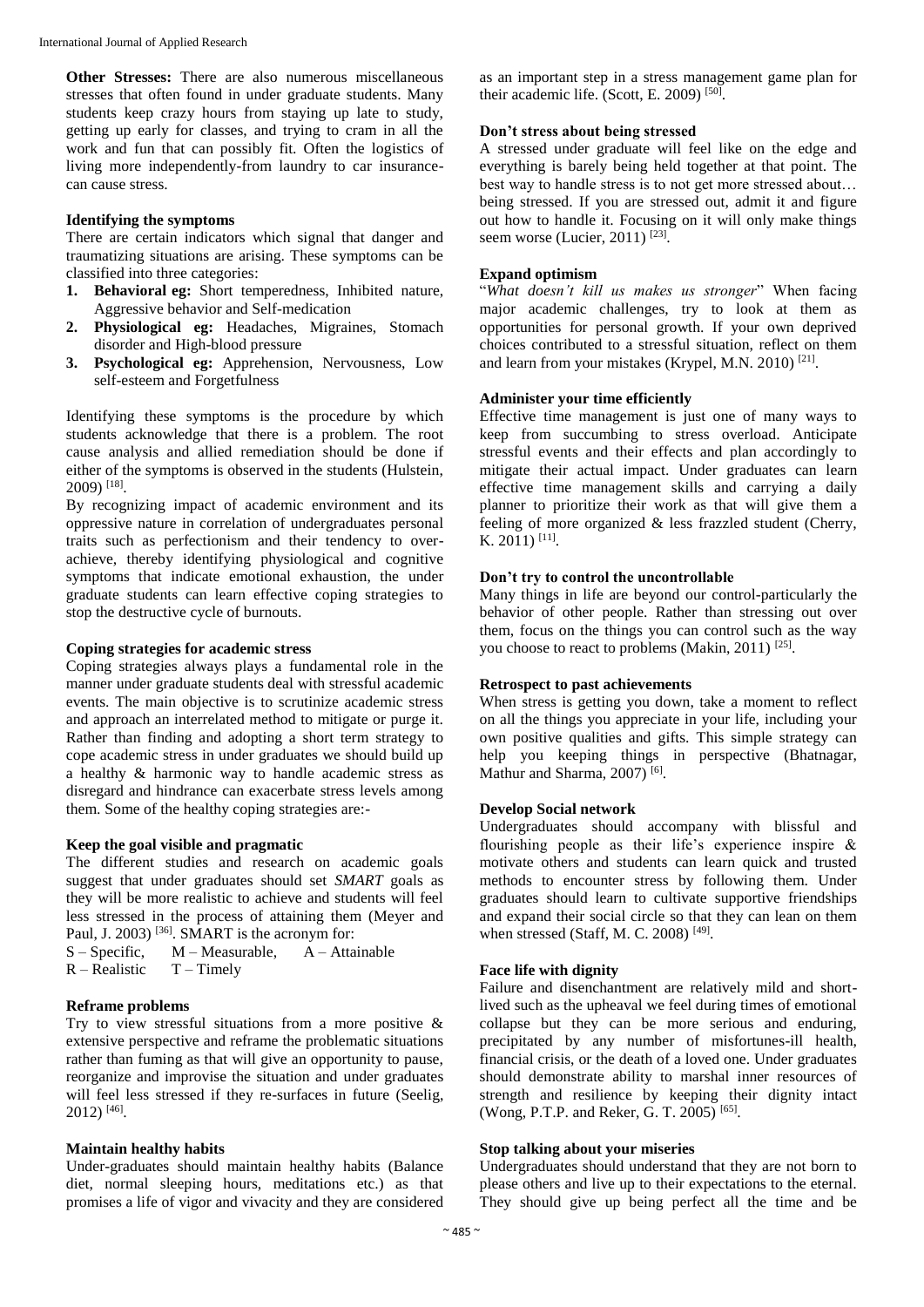trained how to think rationally and optimistically (Mendelsohn, S. 2012)<sup>[29]</sup>.

## **Build comfortable environment**

Under graduates should show a willingness to make reasonable adjustments to the new surroundings as that will give them a comfort feeling to engage with new people & situations and consequently stress can be dealt more appropriately (Sykes, G. 2012)<sup>[57]</sup>.

# **Maintain a Spiritual Practice**

A lifestyle including religion or spirituality is generally a healthier lifestyle. Many people, especially seniors, use prayers & meditation as a major stress reliever thus Undergraduate students should use prayers or meditation, yoga to reduce their stress level (Nelson, D. 2011)<sup>[37]</sup>.

## **Seek Professional Help**

If academic stress becomes overwhelming and coping strategies do not help either, Under-graduates should seek professional help readily as waiting problems can only be exacerbated (Stephens, K. 2007)<sup>[53]</sup>.

#### **Conclusion**

College experience represents one of the most exciting stages in an undergraduate's life - new goals, perspectives, friends and freedom can be exciting and change the direction of their life. It almost goes without saying that attending college is full of excitement but it's inherently stressful as there are so many activities, decisions, expenses, expectations and new roles involved. Every undergraduate student is familiar and accustomed to academic stress and it can become overwhelming if not handled appropriately. Fortunately there are plenty readily available coping strategies which can guide undergraduates to control their academic stress and lot's of research work is going to help them. There are certain indicators which signal that danger and traumatizing situations are arising and undergraduates should acknowledge and adopt a method on stress reduction rather than believing on 'magical powers' of time. Counselling regarding coping strategies should enhance student's success.

#### **References**

- 1. Abouserie R. Sources and Levels of Stress in Relation to Locus of Control and Self Esteem in University Students, an International Journal of Experimental Educational Psychology 1994;14(3):323–330.
- 2. Acha. Reducing stress on a college campus. Retrieved<br>on 25 January, 2007-2012 on 25 January, 2007-2012 http://www.biomedsearch.com/article/Reducing-stresscollege-campus/257675201.html
- 3. Archer, Caroll. Sample essay topic, essay writing: Stress Management. Retrieved on 28 July, 2003-2012 essaypride.com/essays.php?free\_essay
- 4. Arnold. Work Psychology: Understanding Human Behaviour in the Work Place. London: Pitman Publishing 2008.
- 5. Andrews B, Wilding JM. The relation of depression and anxiety to life-stress and achievement in students, British Journal of Psychology 2004;95(40):509–521.
- 6. Bhatnagar, Mathur, Sharma. Instructional Psychology. Retrieved on 18 September, 2007-2012.

www.inflibnet.ac.in/ojs/index.php/JARP/article/view/1 208/1074

- 7. Campbell. An assessment of Academic Stress Among Undergraduate Students: The case of University of Botswana. Educational Research and Review, Vol. 4 (2), pp. 063-070, February 2006-2009.
- 8. Ching CM. Academic Stress and Health Outcomes among College Students: A Comparative Study in Hong Kong and Mainland Chinese Students, Published Thesis in Hong Kong University, 2009.
- 9. Climmitt M. Student Under Stress 2007;17(25):577- 600. Retrieved on 22 January, 2012 www.cqresearcher.com
- 10. Chemers Martin M, Hu Li-tze Garcia, Ben F. Academic self-efficacy and first year college student performance and adjustment. Journal of Educational Psychology 2001;93(1):55-64.
- 11. Cherry K. How to Cope With Back to School Stress. Retrieved on 26 august, 2011-2012. psychology.about.com/.../2011/.../how-to-cope-withback-t.
- 12. Danielle. Parental Incarceration and Multiple Risk Experiences: Effects on Family Dynamics and Children's Delinquency. Journal of Youth and Adolescence 2010;39(12):1471-1484.
- 13. Dedeyn. A Comparison of Academic Stress Among Australian and International Students. Journal of Undergraduate Research.pp.1-4.Retrieved from 2008. www.uwlax.edu/urc/JUR-online/PDF/2008/dedeyn.pdf
- 14. Gupta N. Perceived Stress In Relation to Socio-Economic Status Among Adolescents', International Referred Research Journal 2010;1(17):1-16.
- 15. Hassan T, Ogunmakin AO. Emotional Intelligence, Academic Self-Efficacy, Academic Stress As Predictors Of Potential For Academic Cheating Among Some Nigeria University Students. Retrieved On 29 May, 2002-2011.

http://library.iated.org/view/HASSAN2010EMO

- 16. Heller, Judge, Timothy A, Daniel, Mount, Michael K. Five-factor model of personality and job satisfaction: A meta-analysis. Journal of Applied Psychology 2001;87(3):530-541.
- 17. Hart A. Causes of Stress on Students. Retrieved on 22 January, 2009-2012. http://www.stressmanagementblog.com/causes-ofstress/causes-of-stress-on-students-18/
- 18. Hulstein. Premenstrual Symptoms and Academic Stress In Emerging Adulthood Women. Unpublished Ph.D. Thesis. University of Arizona 2009.
- 19. Kirvan E. The relationship of emotional intelligence to academic performance and perceived stress in first year medical students, Dissertation Abstracts International, 2009, 71(1).
- 20. Keinan, Grawitc MJ, Trares S, Kohler JM. Healthy Workplace Practices and Employee Outcome, Int. J Stress Manage 2007;14(3):275-293.
- 21. Krypel MN. Stress, Coping Styles, And Optimism: Are They Related To Meaning Of Education In Students' Lives? Soc Psychol Educ 2010;13:409–424. DOI 10.1007/s11218-010-9132-0
- 22. Laura. Eustress vs. Distress. Retrieved on 25 July, 2011-2012 http://www.mindfulnessmuse.com/stressreduction/eustress-vs-distress.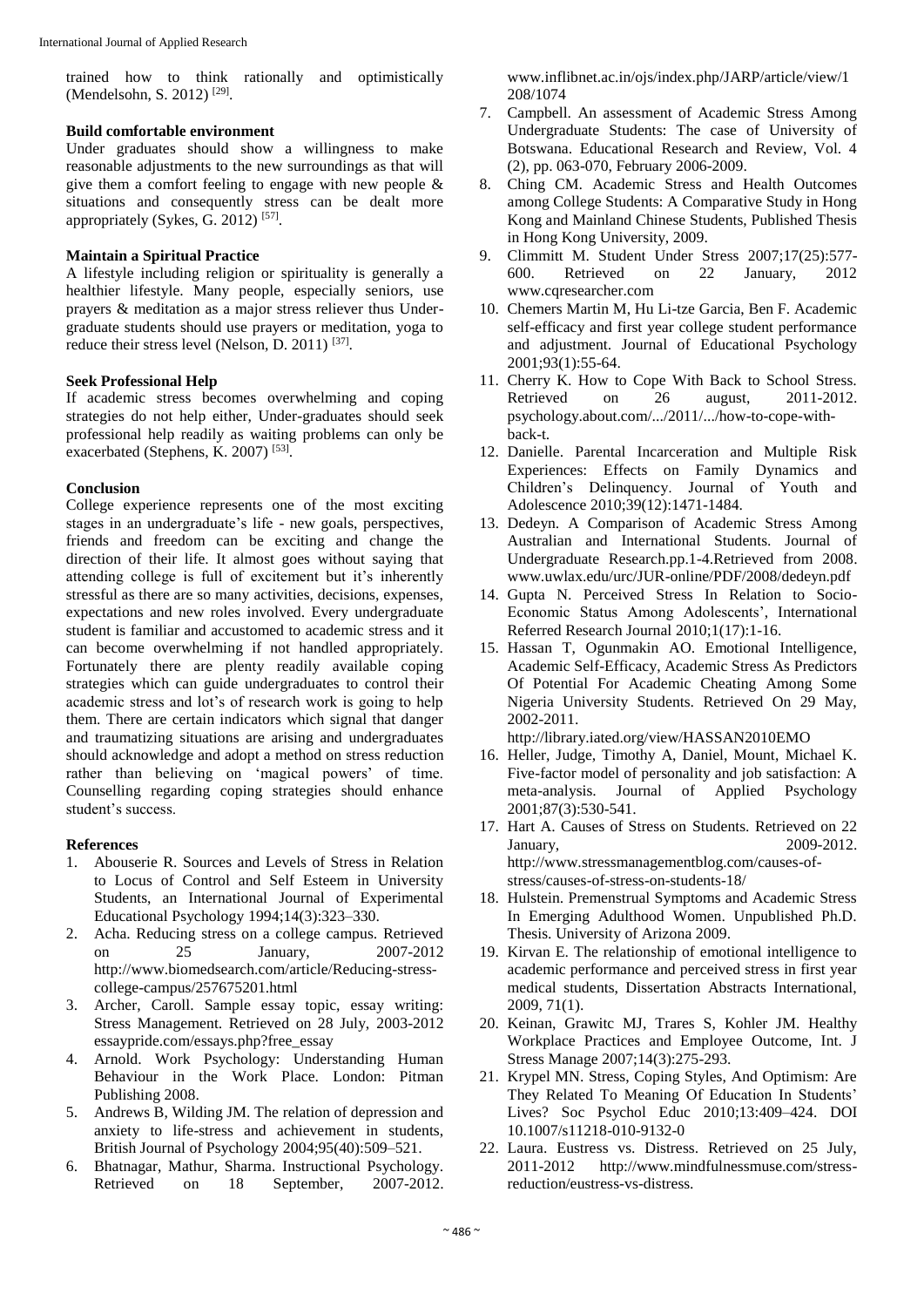- 23. Lucier. How To Reduce Stress While in College. Retrieved on 4 September, 2011-2012. collegelife.about.com College Life Health & Wellness.
- 24. Mary. Neighbors C, Lee CM, Lewis M, Nicole Fossos BS, Larimer. Are Social Norms the Best Predictor of Outcomes Among Heavy-Drinking College Students? J Stud Alcohol Drugs 2007;68(4):556–565.
- 25. Makin. Don't Try And Control The Uncontrollable! Don't Try And Control The Uncontrollable. Coaching, Mentoring & Stress Management, 2011, 1-4.
- 26. Misra R, Mckean M. College Students, Academic Stress and Its Relation To Their Anxiety, Time Management, And Leisure Satisfaction, American journal of Health Studies 2000;16(1):41-51.
- 27. Mishra R, Castillo LG. Academic Stress among College Students: Comparison of American and International Students, International Journal of Stress Management 2004;11(2):132-148.
- 28. Mundia L. Brunei Trainee Teachers' Coping Strategies For Stressful Situations, International Journal of Psychological Studies 2010;2(1):79-86.
- 29. Mendelsohn S. 75 Tips for Managing Stress. Health, Stress and Emotions, 2011, 1-3.
- 30. Mishra, Ranjita. College Students' Academic Stress and Its Relation to Their Anxiety, Time Management, and Leisure Satisfaction. American Journal of Health Studies, 2000, 16(1).
- 31. Michie F, Glachan M, Bray D. An Evaluation of Factors Influencing the Academic Self-concept, Selfesteem and Academic Stress for Direct and Re-entry Students in Higher Education, An International Journal of Experimental Educational Psychology 2001;21(4):455-472.
- 32. Mckinzie C *et al*. Exploring The Effect Of Stress On Mood, Self-Esteem, And Daily Habits with Psychology Graduate Students. Psychological Reports, 2006;99:439-448.
- 33. MacGeorge EL, Samter W, Gillihan SJ. Academic Stress, Supportive Communication, and Health. Communication Education 2005;54:365-372.
- 34. Minzi MCR, Sacchi C. Stressful Situations And Coping Strategies In Relation To Age. Psychological Reports 2005;97:405-418.
- 35. Murray, Kochanska, Grazyna, Kathleen T, Harlan, Elena T. Effortful control in early childhood: Continuity and change, antecedents, and implications for social development. Developmental Psychology 2000;36(2):220-232.
- 36. Meyer, Paul J. What would you do if you knew you couldn't fail? Creating S.M.A.R.T. Goals. Attitude Is Everything: If You Want to Succeed Above and Beyond. Meyer Resource Group, Incorporated, 2003. ISBN 978-0-89811-304-4. http://books.google.com/books/about/Attitude\_Is\_Ever ything.html?id.
- 37. Nelson D. Bits and pieces of many religions. Retrieved July 23, 2006-2011 from http://calstaging.bemidjistate.edu/sites/Spirituality/profi les.html
- 38. Ng V, Koh D, Mok YY, Chia SE, Lim LP. Salivary Biomarkers Associated with Academic Assessment Stress Among Dental Undergraduates, Journal of Dental Education 2003;67(10):1091-1093.
- 39. Naomi S, Robert C. Social Support, Self-Esteem, and Stress as Predictors of Adjustment to University Among First-Year Undergraduates, Journal of College Student Development, 2007, 48(3).
- 40. Nowakowska E, Chodera A, Kus K, Nowak P, Szkilnik R. Reversal of Stress-Induced Memory Changes by Moclobemide: The Role of Neurotransmitters. Polish Journal of Pharmacology 2001;53:227-233.
- 41. Pau AK, Croucher R. Emotional intelligence and perceived stress in dental undergraduates. Journal of Dental Education 2003;67(9):1023-1028.
- 42. Rai S, Khurana A. Emotional Intelligence and organizational Role Stress: A Study of Paramilitary Personnel in Kashmir, Emotional Intelligence: Perspectives in Organizations, Delhi: Academic Excellence 2008, 242-254.
- 43. Ross SE, Niebling BC, Heckert, Ravichandran N. Stress- free education, Edutracks 2007;6(7):10-12.
- 44. Ross SE, Niebling BC, Heckert TM. Sources of Stress among College Students. College Student Journal 2000;33:1-3.
- 45. Sandy. Effects of a mindfulness course on helping professionals in training: Examining levels of perceived stress, mindfulness, and self-compassion. Dissertation Abstracts International, 2010, 71(1).
- 46. Seelig. Eames, Perspective, and Problem Solving. Retrieved on May 5, 2012. onsummit.blogspot.com/.../eames-perspective-andproblem-solving.
- 47. Saxena R. Disagreements in Parent-Adolescent Relationship: A Comparison in Middle Class Families and Lower Class Families. Stud Home Com Sci 2011;5(2):99-104.
- 48. Stowell. Use and abuse of academic examinations in stress research. Psychosom, M.Ed 2003-2004;65:1055- 7.
- 49. Staff MC. Social Support: Tap This Tool To Beat Stress Having Close Friends And Family Has Far-Reaching Benefits For Your Health. Here's How To Build And Maintain These Essential Relationships. Stress Management, 2008-2011, 1-3.
- 50. Scott E. Stress In College: Common Causes of Stress In College. Retrieved on 20 August, 2008-2012. stress.about.com ›... › Stress Management › Student Stress 2006.
- 51. Smith KJ, Davy JA. An Assessment of the construct Distinctiveness of Stress Arousal and Burnout. Psychological Reports, 2006, 99,396-406.
- 52. Smith T, Renk K. Predictors of Academic related Stress in College Students: An examination of Coping, Social Support, Parenting and Anxiety, A NASPA journal 2007;44(3):405–430.
- 53. Stephens K. Counseling: When to Seek Professional Help for Children Experiencing Stress. Parenting Exchange: Exchange Press 2007.
- 54. Saklofske DH, Austin EJ, Mastoras SM, Osborne SE, Beaton L. Relationships of personality, affect, emotional intelligence and coping with student stress and academic success: Different patterns of association for stress and success, Retrieved on 1 July, 2011. http://www.sciencedirect.com/science/article/pii/S1041 608011000343